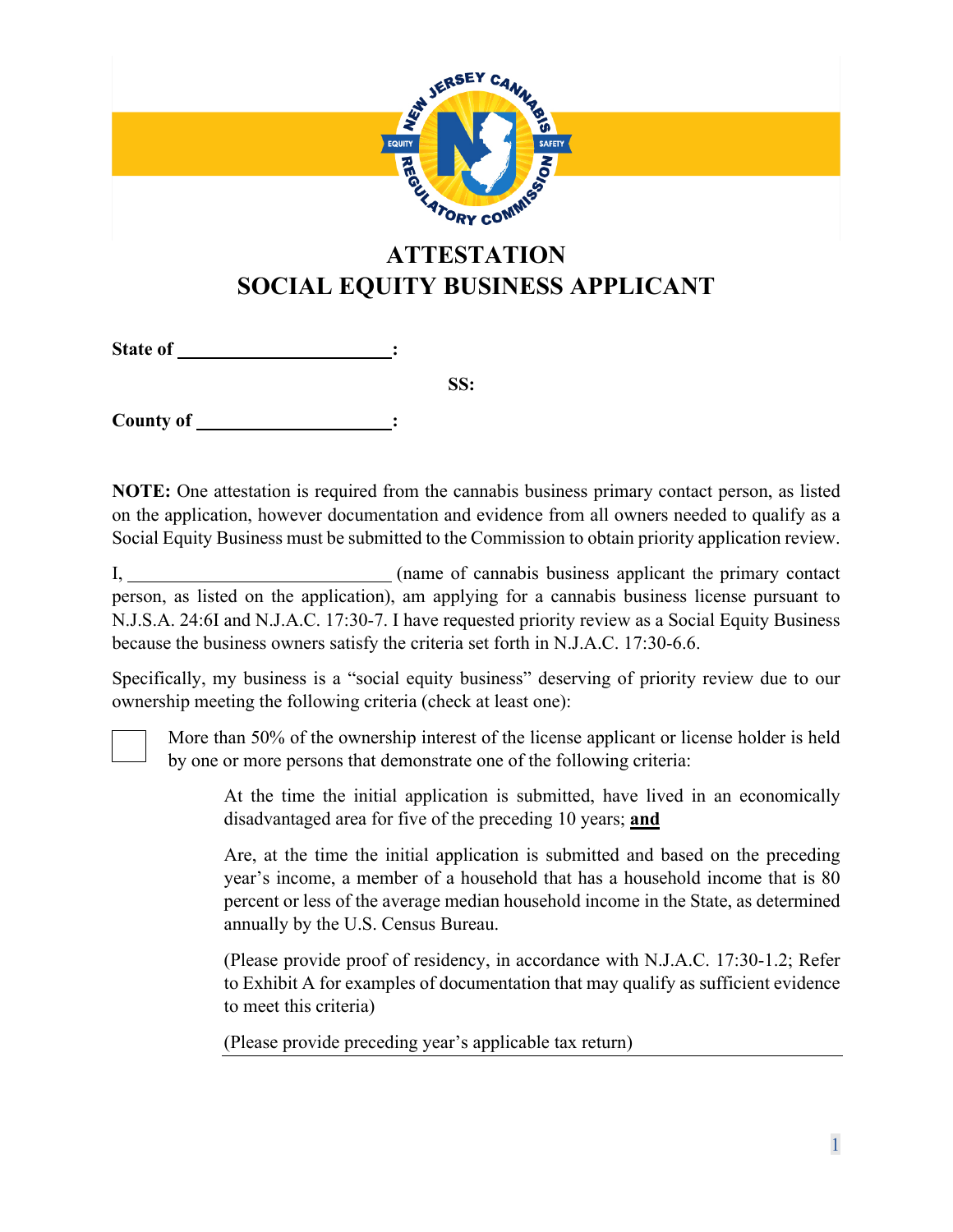

- by one or more persons who have been adjudicated delinquent for or convicted of, whether expunged or not, in this State, another state, or the Federal Government:
	- At least two marijuana- or hashish-related disorderly persons offenses; or  $\overline{a}$

At least one marijuana- or hashish-related indictable offense.  $\overline{a}$ 

(Please provide any necessary documentation establishing rehabilitation; Refer to Exhibit A for examples of documentation that may qualify as sufficient proof)

I have read this attestation and have reviewed the referenced statute and implementing regulations. I hereby attest that for the reasons identified above I satisfy the criteria set forth in N.J.A.C. 17:30- 6.6 establishing that my application for a cannabis business license should receive priority review as being an application submitted by a "Social Equity Business." Being duly sworn according to law, on my oath, under penalties of perjury, depose and state that I make this statement on behalf of the cannabis business applicant, and that the statements contained in this attestation are true and correct to the best of my knowledge and belief, and that this statement is executed with the knowledge that any misrepresentation or failure to reveal information may be deemed sufficient cause for the refusal to grant priority review of the cannabis business application.

Name of Cannabis Business Applicant

Name of Primary Contact Making Attestation

Signature of Owner Making Attestation

Subscribed and sworn to Before me this day of , 20 .

Signature of Notary Public

Printed Name of Notary Public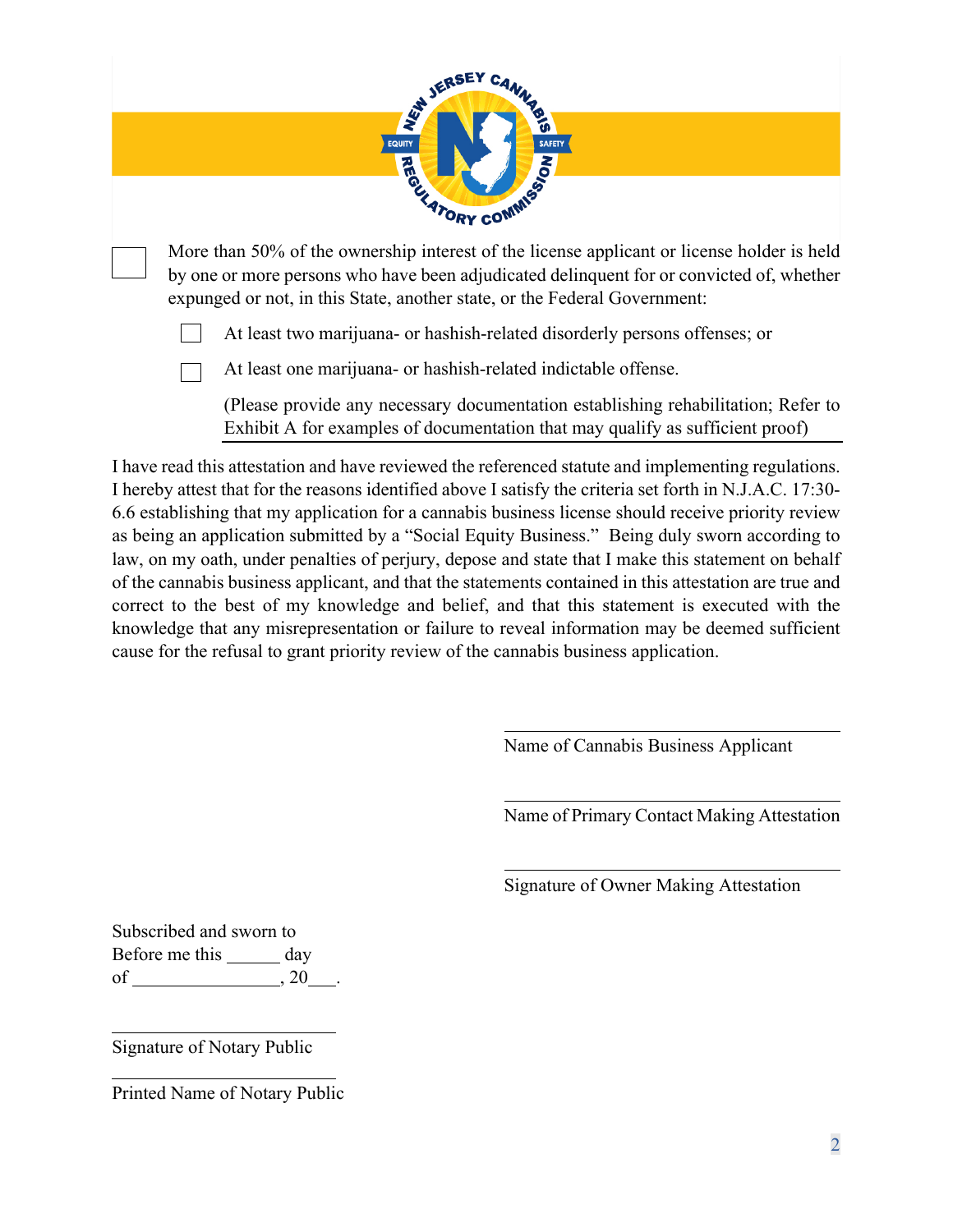

## **EXHIBIT A**

**DISCLAIMER**: This is not an exhaustive list of what the Commission would consider as sufficient evidence to qualify for the Social Equity Business (SEB) status. The list should only be used as a guide, and an applicant should submit any documentation that may be used to establish the criteria contained in N.J.A.C. 17:30-6.6. The Cannabis Regulatory Commission may request additional information to help verify the statements submitted.

## **Category (a) SEB, economically disadvantaged area**

Documents should be submitted to evidence residency in an economically disadvantaged area for five of the preceding 10 years. One document may provide sufficient evidence of this five-year requirement, but multiple documents may be needed to provide sufficient evidence of this fiveyear requirement.

- 1. Utility bill- water, sewer or energy that includes name of owner applicant, address, and year(s).
- 2. Correspondence from the Internal Revenue Service or New Jersey Division of Taxation, which includes but is not limited to a 1099 Statement, Form 1098, W-2, etc. Documents shall include the name of the owner applicant, address, and year(s).
- 3. Federal, State, or local government correspondence issued to the owner applicant which includes but is not limited to Social Security Administration documents, court issued notices, and property tax bills. Documents shall include the name of the owner applicant, address, and year(s).
- 4. Signed lease agreement that includes name of the owner applicant, address, and year(s).
- 5. Mortgage or property deed of property that is or was owner-occupied that includes name of the owner applicant, address, and year(s).
- 6. Paycheck Stubs that include name of the owner applicant, address, and year(s).
- 7. State or Federal issued identification card that includes name of the owner applicant, address, and year(s).